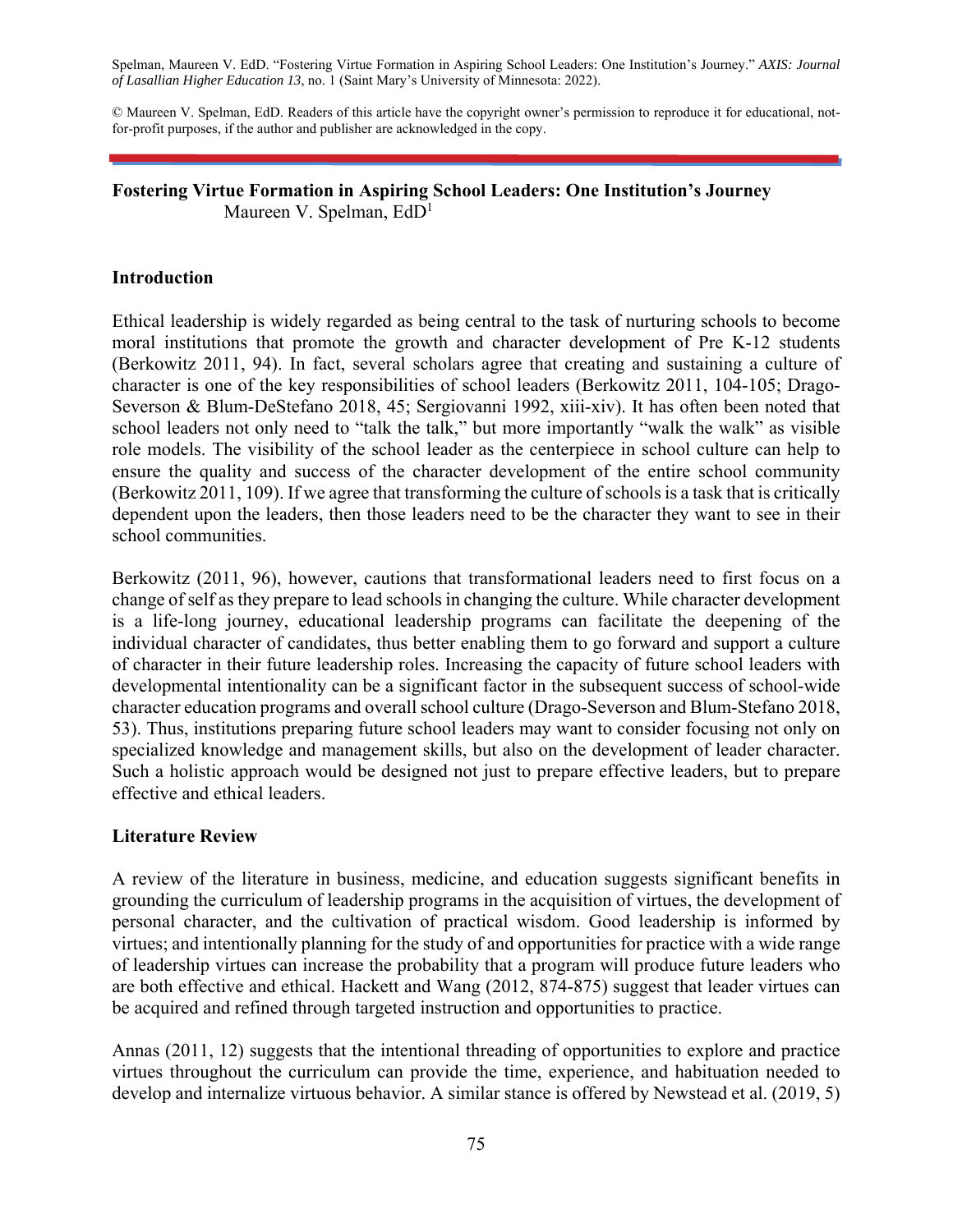suggesting that good leadership is informed by virtue, and mapping leadership virtues throughout the program curriculum can support the development of future leaders to be not only effective but also ethical. "The relationship between virtues and character suggests that virtues-based leadership development will facilitate the character development of leaders and the propensity for good leadership practices. . ." (Newstead et al. 2019, 5).

Leaders engaging in the processes of making decisions, judgments, and/ or navigating ethical dilemmas are often challenged by elements of ambiguity or even conflicting values. School leaders at all levels frequently struggle and search for the correct path to guide their decisions in complex circumstances. Fullan (2020, 19) posits that in education, moral purpose serves as both the end and the means. Schwartz and Sharpe (2010, 3) suggest that what Aristotle called *phonesis* or practical wisdom is a key skill in the process of making the right choices. Hackett and Wang (2012, 872) and Newstead et al. (2019, 5) agree that developing the virtue of practical wisdom should be a key consideration in the design of leadership programs. While Kristjánsson et al. (2021, 240- 241) describes practical wisdom as a meta-virtue that supports the capacity of knowing and choosing the correct moral action, Kristjánsson further elaborates that practical wisdom is a process of deliberating between competing emotions, values, and alternatives (Kristjánsson 2015a, 303).

According to Spillane and Lowenhaupt (2019, 9-12), recognizing and managing dilemmas is central to the work of school leaders and knowledge of the rules alone will not be sufficient when school leaders are faced with the need to deliberate and adjudicate in determining the proper course of action. They note that school leaders regularly face complicated dilemmas that derive from a clash of values and are expected to craft solutions that are grounded in wise moral choices (Spillane and Lowenhaupt 2019, 9-12). Learning to handle challenging situations takes time and practice. A study of rules and codes will not be sufficient; a curriculum designed to prepare school leaders will need to intentionally integrate opportunities to explore, interpret, and apply practical wisdom as well as critically reflect on authentic challenging situations. Institutions of higher education, then, need to prepare leadership candidates for more than a specific job or role; there is a critical need to engage in the character education and character development of aspiring leadership candidates (Jubilee Centre and Oxford Character Project 2020, 2-3; Lamb, et al. 2021, 38-39).

#### **Process**

The character-based education approach that has been adopted at North Central College's educational leadership program came about as the result of a generous grant from the Kern Family Foundation. One charge stemming from the three-part grant project was to integrate virtue ethics throughout every aspect of the graduate educational leadership curriculum, infusing those values into all content, assignments, and course materials. Aspiring school leaders frequently cite the reasons behind the decision to pursue an advanced leadership degree as a desire to make a difference, solve issues, and bring good leadership to their future schools and districts (Keohane 2010, 197). Character-based leadership programs have the potential to equip aspiring school leaders with the intellectual, moral, and civic virtues as well as performance strengths that will enable them to make wise choices and contribute to not only their own flourishing but also that of the entire school community (Jubilee Centre and Oxford Character Project 2020, 7-8).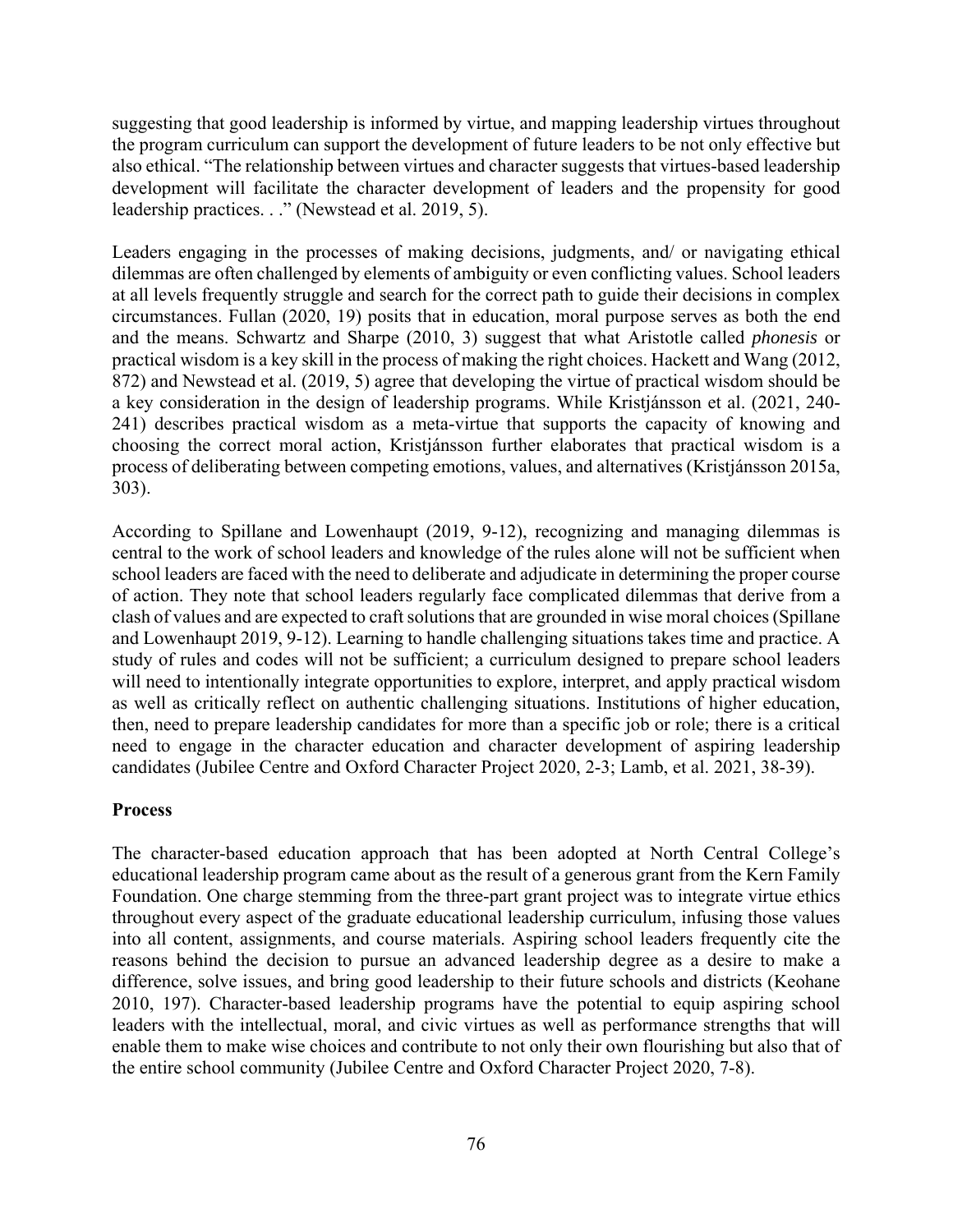## *Articulating the "Why"*

The process at North Central College began with a series of collegial conversations involving members of a redesign team composed of the educational leadership program faculty and the department chair. These initial conversations focused on coming to a consensus regarding the contextually unique grounding elements that would guide the redesign process. Next, the team discussed and debated the specific leadership virtues and leadership styles that best fit the vision of candidates exiting the North Central graduate educational leadership program. These conversations required a reexamination of the "why" (Sinek 2009, 35-40) as discussions centered on what leadership candidates should know and be able to do as they exit the program. The curriculum redesign task force thoughtfully explored a plethora of leadership virtues through the lens of backwards design. Questions that were debated included:

- What should candidates exiting the educational leadership program look like?
- What should leadership candidates know and be able to do so that they can build a culture of character in their future school settings?
- Which leadership virtues and performance strengths will be emphasized?
- Which leadership styles and character strengths will they need to develop to then go forward and build the capacity of those who will be in their care?

The vision was to create a redesigned curriculum with an intentional focus on the moral purpose of building the capacity of graduate candidates so that they can go forward and bring Cultures of Character practices into the heart of their school communities. As a result, the curriculum redesign team agreed that the delivery of specialized knowledge and management skills would be viewed through the lens of virtue ethics. The team made the collaborative decision to ground the educational leadership program in context-specific leadership virtues and styles, the development of leader character, and the cultivation of practical wisdom.

# *Reviewing the literature*

The curriculum redesign task force explored a plethora of articles, texts, websites, etc. as they gathered information and knowledge to guide them in identifying the grounding elements, leadership virtues, and leadership styles that best fit the program vision for leadership candidates. Hackett and Wang (2012, 883-884) offer a synthesis of six cardinal leader virtues to consider in the design of leadership programs. Two of these cardinal virtues (humanity and truthfulness) have been drawn from the Confucian perspective and four (courage, temperance, justice, and prudence) are considered Aristotelian cardinal virtues (Hackett and Wang, 2012, 883-884). These six virtues are drawn from both Eastern and Western cultures and, therefore, may provide a set of leader virtues uniquely appropriate for the cultural diversity reflected in our twenty-first century schools. Hackett and Wang (2012, 883-884) propose that infusing a study of these virtues in business leadership programs is likely to positively impact leadership effectiveness and enhance overall performance in future administrative roles. Infusing educational leadership curricula with a study of key leadership virtues may have similar merits.

However, virtues are not a common topic or theme in many educational leadership programs. Faith-based institutions frequently reference virtues within their vision and mission statements;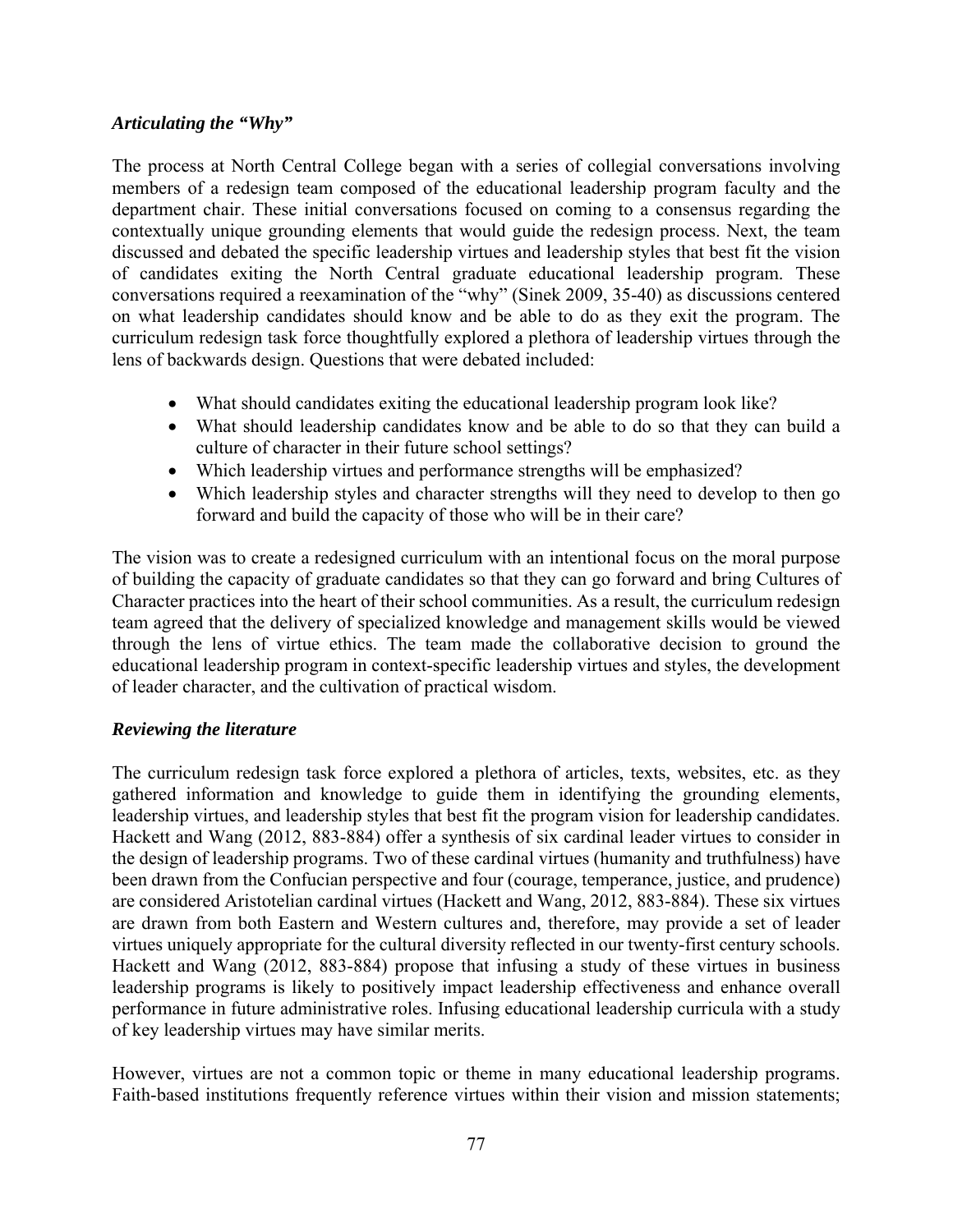but virtues are not generally a common topic, theme, or strand mapped throughout the curriculum. That being noted, the cardinal virtues proposed by Hackett and Wang (2012, 884-885) served as a starting point as the educational leadership curriculum designers built a contextualized list of leadership virtues.

The team found it reassuring that the comprehensive literature review confirmed their belief that there is no one definitive list of leader virtues. In fact, the seminal framework article from the Jubilee Centre for Character and Virtue notes that virtues are relative to the school context – the key is that each school or institution needs to select and prioritize a set of virtues that reflect the history, ethos, location, mission, vision, purpose . . . and intent of that unique context (Jubilee Centre 2017, 3). Regardless of the word choice or selected emphasis, the curriculum redesign task force agreed that the school leader is the centerpiece and key to the quality and success of programs aimed at transforming the culture of the school.

However, a focus on virtues without an emphasis on the importance of the moral compass may not result in the development of candidates who are equipped to use virtues for appropriate aims (Berkowitz 2011, 101-102; Kristjánsson 2015b, 1-2). Dishon and Goodman (2017, 193) argue that curricular approaches lacking moral aims should not be considered genuine character education programs. Based on an extensive literature review, an examination of character education models and collegial conversations, the curriculum redesign task force adapted relevant elements to create our unique educational leadership program Cultures of Character framework. The team agreed to focus on fifteen specific moral, intellectual, civic leader virtues and performance strengths. The overarching goal is to anchor these leadership virtues in the mega-virtue of practical wisdom. In addition, the team decided to emphasize four distinct leadership styles that have the potential to support cultures of character. Figure 1 represents the unique Cultures of Character framework that was finally settled upon. While candidates explore a wide range of leader virtues and leadership styles as they engage in program assignments and activities, there is a strong emphasis on the virtues and styles embedded in this contextualized framework.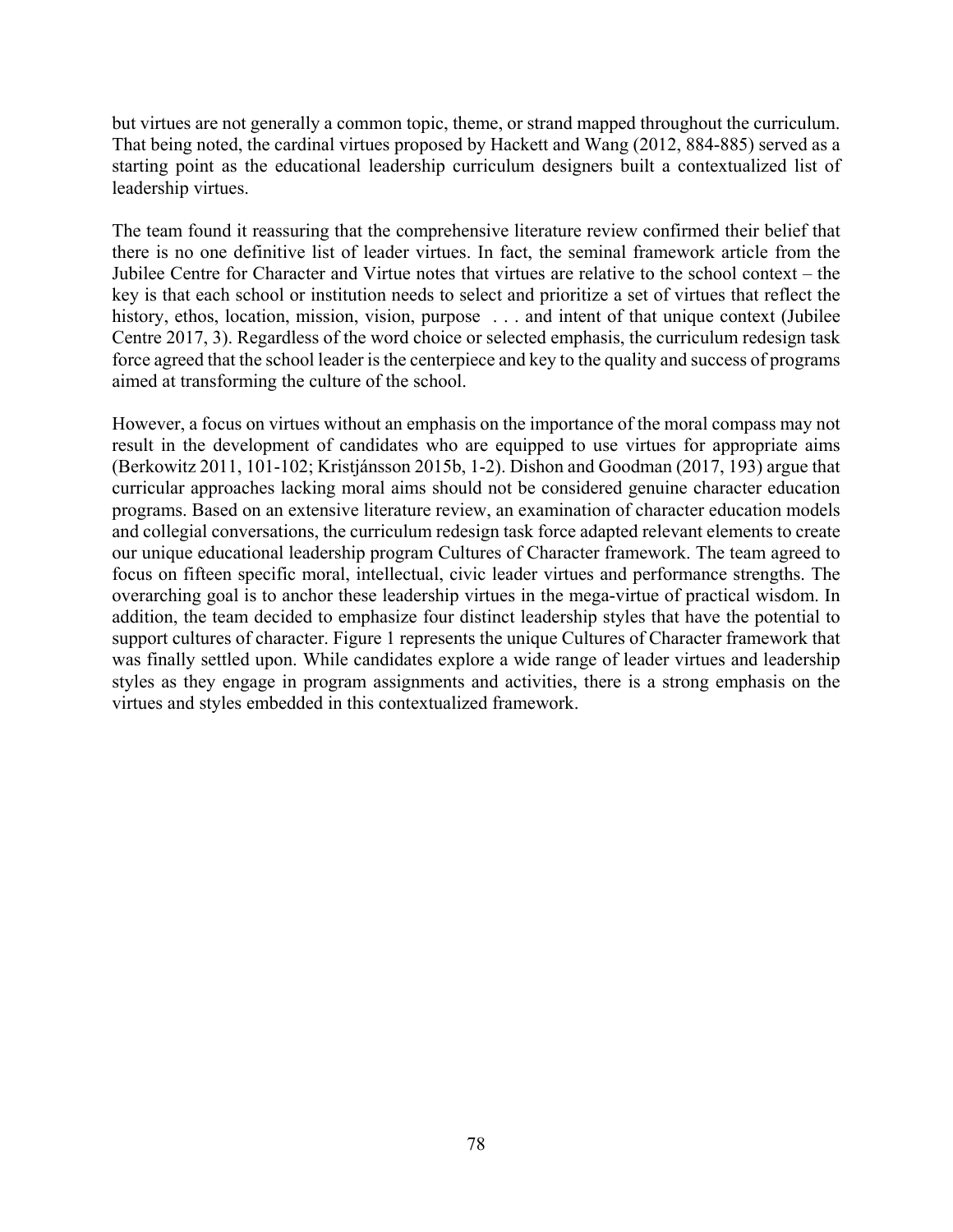Figure 1 Cultures of Character Framework



#### *Creating and Mapping Character-Based Learning Outcomes*

Reflective conversations led to the agreement that leadership candidates need to experience a program of carefully sequenced coursework that has been intentionally infused with the elements of our adopted framework. The curricular redesign task force agreed that good leadership is informed by virtue and that intentionally threading the study of virtue ethics and character education can increase the probability that the redesigned program will support the development of future leaders who are both effective and ethical. Once grounding elements and the Cultures of Character framework were clearly established, the curriculum redesign task force began creating programmatic learning outcomes that would ensure the infusion of character-based elements throughout the program. The programmatic learning outcomes were written as statements that describe the knowledge or skills candidates should acquire by the end of the program. The curriculum redesign task force settled upon five distinct Cultures of Character programmatic learning outcomes as well as three granular sub-outcomes for each to guide candidates' developmental progression toward the goal of moral leadership. The sub-outcomes are written in a candidate-centered, measurable fashion that is concise, meaningful, and achievable (see *table 1*).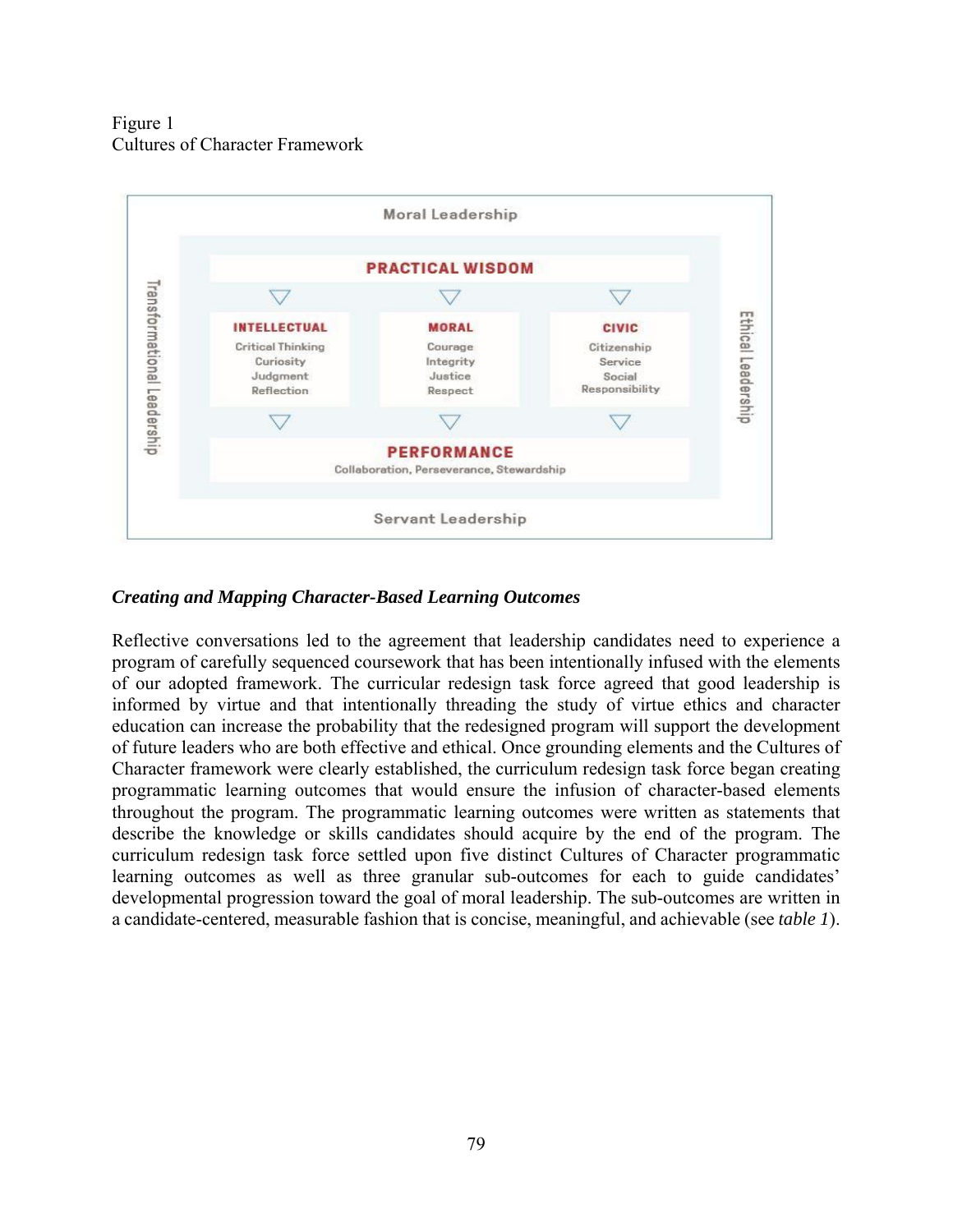Table 1 Cultures of Character Programmatic Learning Outcomes and Sub-Outcomes

| PLO <sub>1</sub> | Candidates will move through a progression in their acquisition of the program-    |  |  |  |  |
|------------------|------------------------------------------------------------------------------------|--|--|--|--|
|                  | specific leadership virtues.                                                       |  |  |  |  |
|                  | Candidates will demonstrate and/ or provide evidence of:                           |  |  |  |  |
|                  | 1.1 developing knowledge and understanding related to leadership virtues.          |  |  |  |  |
|                  | 1.2 engaging in practice and reasoning with leadership virtues.                    |  |  |  |  |
|                  | 1.3 modeling leadership virtues in classroom and field experiences.                |  |  |  |  |
| PLO <sub>2</sub> | Candidates will critically engage in character development toward becoming a       |  |  |  |  |
|                  | virtuous leader.                                                                   |  |  |  |  |
|                  | Candidates will demonstrate and/ or provide evidence of:                           |  |  |  |  |
|                  | 2.1 developing knowledge and understanding related to character                    |  |  |  |  |
|                  | development.                                                                       |  |  |  |  |
|                  | 2.2 engaging in challenging situations and working towards deepening               |  |  |  |  |
|                  | character growth.                                                                  |  |  |  |  |
|                  | 2.3 engaging in critical reflection focused on how leader virtues and character    |  |  |  |  |
|                  | influence leadership decisions.                                                    |  |  |  |  |
| PLO <sub>3</sub> | Candidates will explore, interpret, and apply practical wisdom in authentic field  |  |  |  |  |
|                  | experiences with a focus on problem-solving, equity, and advocacy situations.      |  |  |  |  |
|                  | Candidates will demonstrate and/ or provide evidence of:                           |  |  |  |  |
|                  | 3.1 developing knowledge and understanding related to practical wisdom.            |  |  |  |  |
|                  | 3.2 practicing with dilemmas that present competing emotions, values in            |  |  |  |  |
|                  | content specific courses.                                                          |  |  |  |  |
|                  | 3.3 applying leader virtues in classroom and internship-based experiences.         |  |  |  |  |
| PLO <sub>4</sub> | Candidates will explore leadership styles with a focus on moral, ethical, servant, |  |  |  |  |
|                  | and transformational leadership.                                                   |  |  |  |  |
|                  | Candidates will demonstrate and/ or provide evidence of:                           |  |  |  |  |
|                  | 4.1 developing knowledge and understanding related to leadership styles.           |  |  |  |  |
|                  | 4.2 engaging in program activities through the lens of leadership styles.          |  |  |  |  |
|                  | 4.3 applying leadership styles in classroom and field experiences.                 |  |  |  |  |
| PLO <sub>5</sub> | Candidates will explore a variety of character development programs and            |  |  |  |  |
|                  | initiatives.                                                                       |  |  |  |  |
|                  | Candidates will demonstrate and/or provide evidence of:                            |  |  |  |  |
|                  | 5.1 developing knowledge and understanding of character development                |  |  |  |  |
|                  | programs and initiatives.                                                          |  |  |  |  |
|                  | 5.2 assessing character development programs and initiatives in schools.           |  |  |  |  |
|                  | 5.3 designing a Cultures of Character project during the Internship experience.    |  |  |  |  |

The curriculum redesign task force then proceeded to map the Cultures of Character learning outcomes and sub-outcomes throughout the existing set of program courses. The subsequent educational leadership program curriculum map identified the specific courses where sub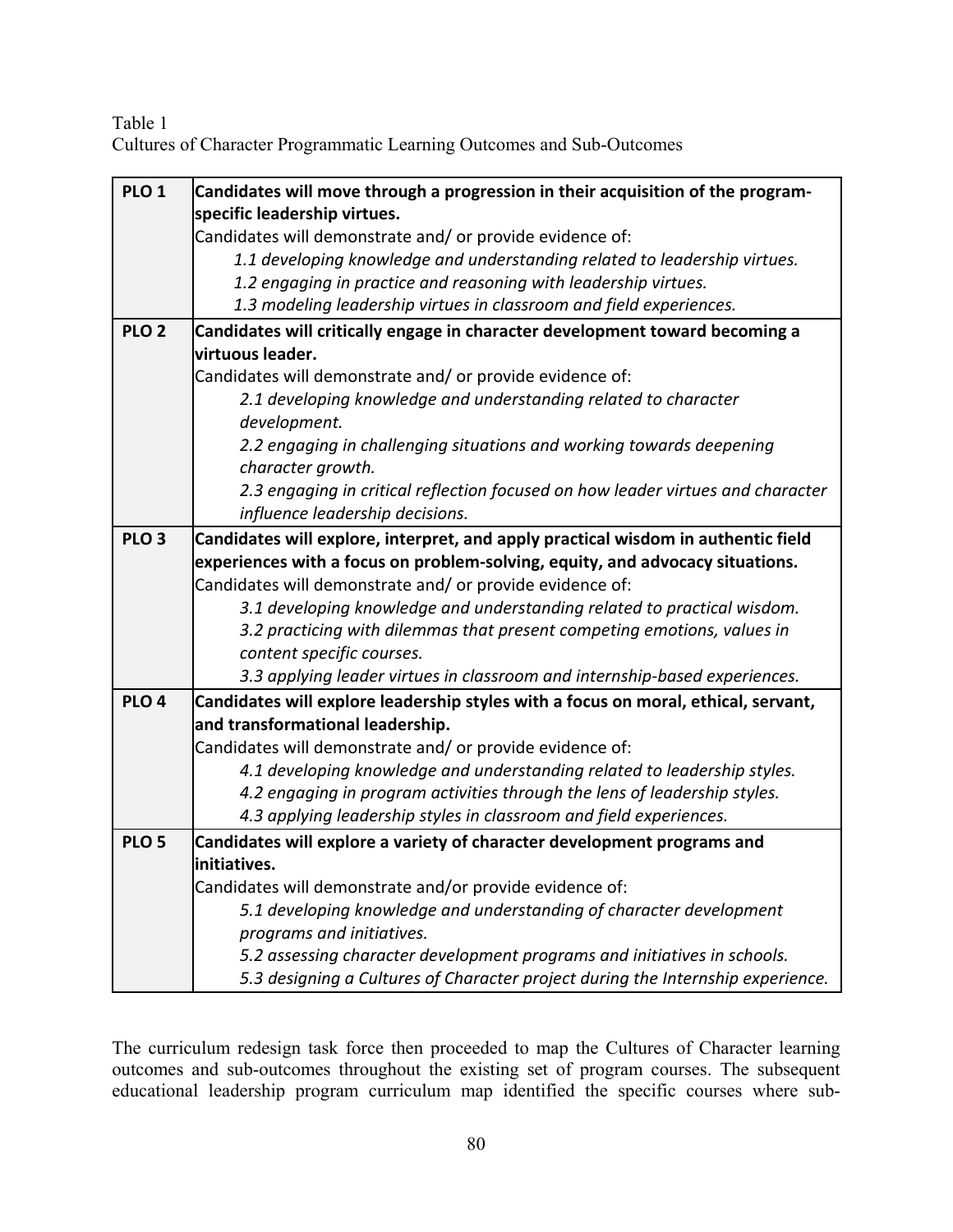outcomes will be introduced, reinforced and/ or practiced, and finally mastered and assessed. The final curriculum map clearly designated the progressive level of mastery expected in each course (see *table 2*).

Table 2

Programmatic Learning Outcomes Curriculum Map

|                         | PLO <sub>1</sub>           | PLO <sub>2</sub> | PLO <sub>3</sub> | PLO <sub>4</sub> | PLO <sub>5</sub> |
|-------------------------|----------------------------|------------------|------------------|------------------|------------------|
| Mission-Driven          |                            |                  |                  |                  |                  |
| Leadership              | $1.1 - 1$                  | $2.1 - 1$        |                  | $4.1 - 1$        |                  |
|                         |                            |                  |                  |                  |                  |
| School, Home, &         |                            |                  |                  |                  |                  |
| Community               | $1.2 - R$                  | $2.2 - P/R$      | $3.1 - 1$        | $4.2 - P/R$      | $5.1 - 1$        |
|                         |                            |                  |                  |                  |                  |
| Curriculum &            |                            |                  |                  |                  |                  |
| Program                 |                            | $2.2 - P/R$      | $3.1 - 1$        | $4.1 - 1$        | $5.2 - P/R$      |
| Assessment              |                            |                  |                  | $4.2 - P/R$      |                  |
| Supervision &           |                            | $2.1 - 1$        |                  | $4.2 - P/R$      |                  |
| Instruction             |                            |                  |                  |                  |                  |
| School Law &            |                            |                  |                  |                  |                  |
| Policies                | $1.2 - P/R$<br>$2.3 - M/A$ | $3.2 - P/R$      |                  |                  |                  |
|                         |                            |                  |                  |                  |                  |
| Operations &            |                            |                  |                  |                  |                  |
| Management              | $1.2 - P/R$                | $2.3 - M/A$      | $3.2 - P/R$      |                  |                  |
| Education               | $1.3 - M/A$                | $2.3 - M/A$      | $3.3 - M/A$      | $4.3 - M/A$      | $5.3 - M/A$      |
| Internship I, II, & III |                            |                  |                  |                  |                  |
| Educational             |                            |                  |                  |                  |                  |
| Leadership              | $1.3 - M/A$                |                  |                  | $4.3 - M/A$      | $5.3 - M/A$      |
| Capstone                |                            |                  |                  |                  |                  |

# *Evaluating Current Practices*

Studies suggest that leader virtues, leader character, leadership styles, and practical wisdom can be deepened and refined through targeted instruction in tandem with opportunities for practice. As a next step, the redesign team examined the alignment of the Cultures of Character programmatic learning sub-outcomes with existing program courses. This task involved the creation of an expanded curriculum map that identified activities, assignments, and assessments aligned with each programmatic learning sub-outcome. At this stage, the curriculum redesign task force focused on highlighting and celebrating the pieces already in place and locating gaps that needed to be addressed. Eventually the expanded curriculum map specifically identified the activities, assignments, and assessments aligned with each sub-outcome, much the same as programs already align courses with the national and State leadership standards. The goal was to integrate Cultures of Character throughout every aspect of the curriculum and course delivery.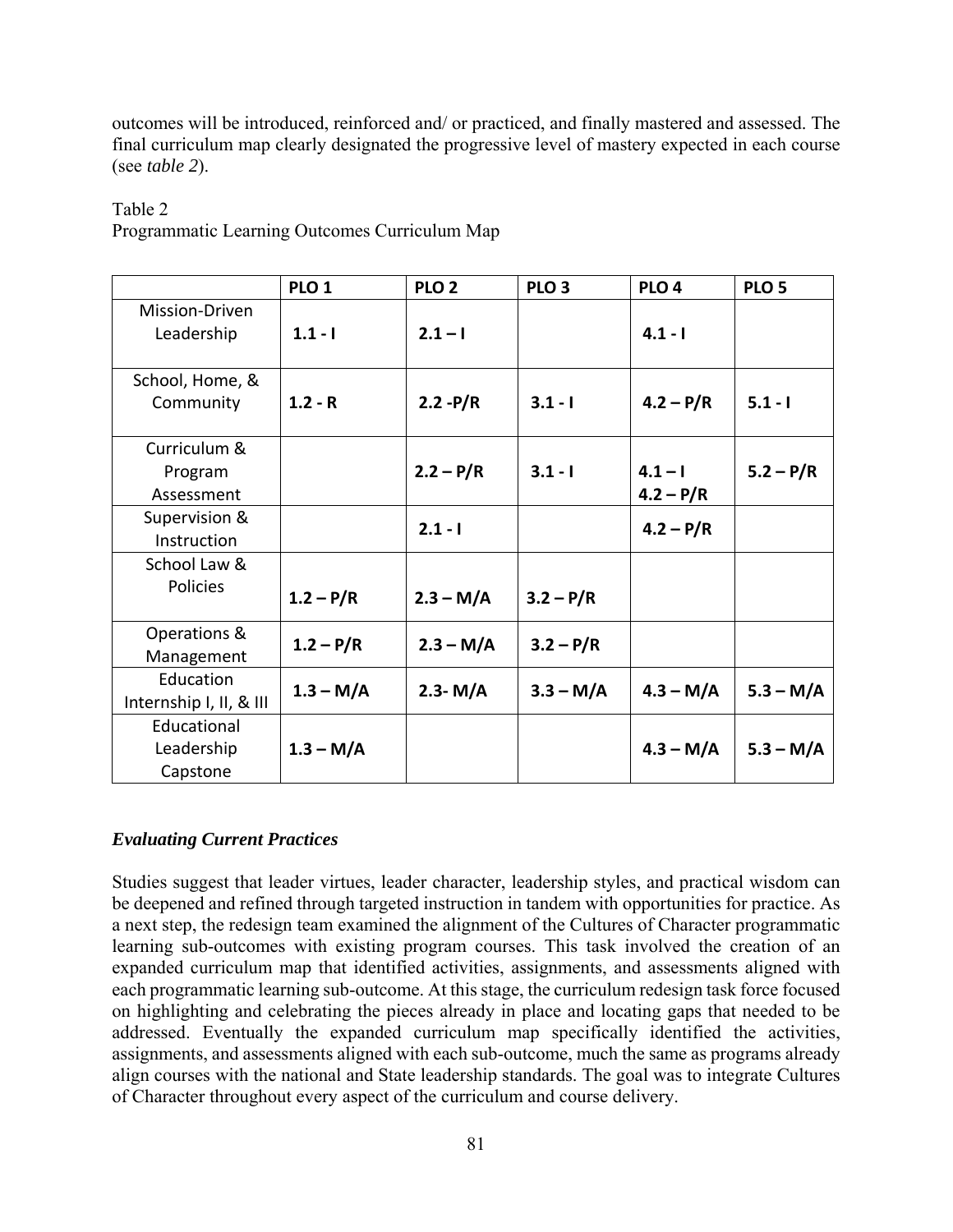An example of the expanded curriculum map for the initial educational leadership course demonstrates the intentional integration of the embedded sub-outcomes (see *table 3*).

Table 3

Programmatic Learning Outcomes Expanded Curriculum Map for Mission Driven Leadership

|                          | PLO <sub>1</sub>          | PLO <sub>2</sub>              | PLO <sub>4</sub>                                 |
|--------------------------|---------------------------|-------------------------------|--------------------------------------------------|
| Course:                  | leadership virtues        | own character                 | moral, ethical,                                  |
| <b>Mission Driven</b>    |                           | development                   | servant,                                         |
| Leadership               |                           |                               | transformational                                 |
|                          |                           |                               | leadership                                       |
| <b>Progressive Level</b> | 1.1                       | 2.1                           | 4.1                                              |
|                          | "I" (introduced)          | "I" (introduced)              | "I" (introduced)                                 |
| <b>Aligned class</b>     | Prerequisite Virtue       | <b>Character &amp; Virtue</b> | Prerequisite                                     |
| <i>activities</i>        | PowerPoint                | Pre-Assessments               | Leadership Readings                              |
|                          | Presentations             | <b>Discussion Forum</b>       |                                                  |
|                          |                           | Conversations                 | Instructor                                       |
|                          | <b>Ethical Dilemma</b>    |                               | Presentations                                    |
|                          | <b>Discussions</b>        |                               |                                                  |
| <b>Aligned course</b>    | Leadership Virtue -       | Leadership Identity           | Leadership Aspirations                           |
| assignments              | Self-Assessment &         | Assignment                    | Interview                                        |
|                          | Assessment by             | Leadership                    |                                                  |
|                          | <b>School Leaders</b>     | Dispositions - Self-          | Ethical Dilemma Group                            |
|                          |                           | Assessment &                  | <b>Notes</b>                                     |
|                          |                           | Assessment by                 |                                                  |
|                          |                           | <b>School Leaders</b>         |                                                  |
| <b>Aligned formative</b> | <b>Writing Prompt Pre</b> | DIT Pre- & Post               | Leadership Artifact                              |
| assessments              | & Post-Assessment         | Assessment                    | Reflections                                      |
|                          |                           | <b>Phase II E-Portfolio</b>   | Leadership Learning<br><b>Teams Presentation</b> |

The curriculum redesign task force then moved on to reviewing the master course outlines that serve as the basis for each instructor's working syllabus. These educational leadership master course outlines include the basics and non-negotiables for each program course. The curricular redesign task force compared the expanded curriculum map to the existing master course syllabi. The eight educational leadership program master course outlines were subsequently revised to intentionally articulate, enhance, and align the existing program structure with the Cultures of Character mission and vision – essentially supplementing the excellent courses already in place. The revised master course outlines highlight and amplify the character education and virtue ethics elements already contained in the original program and fill in new elements resulting from the creation of Cultures of Character programmatic learning outcomes and sub-outcomes. In addition,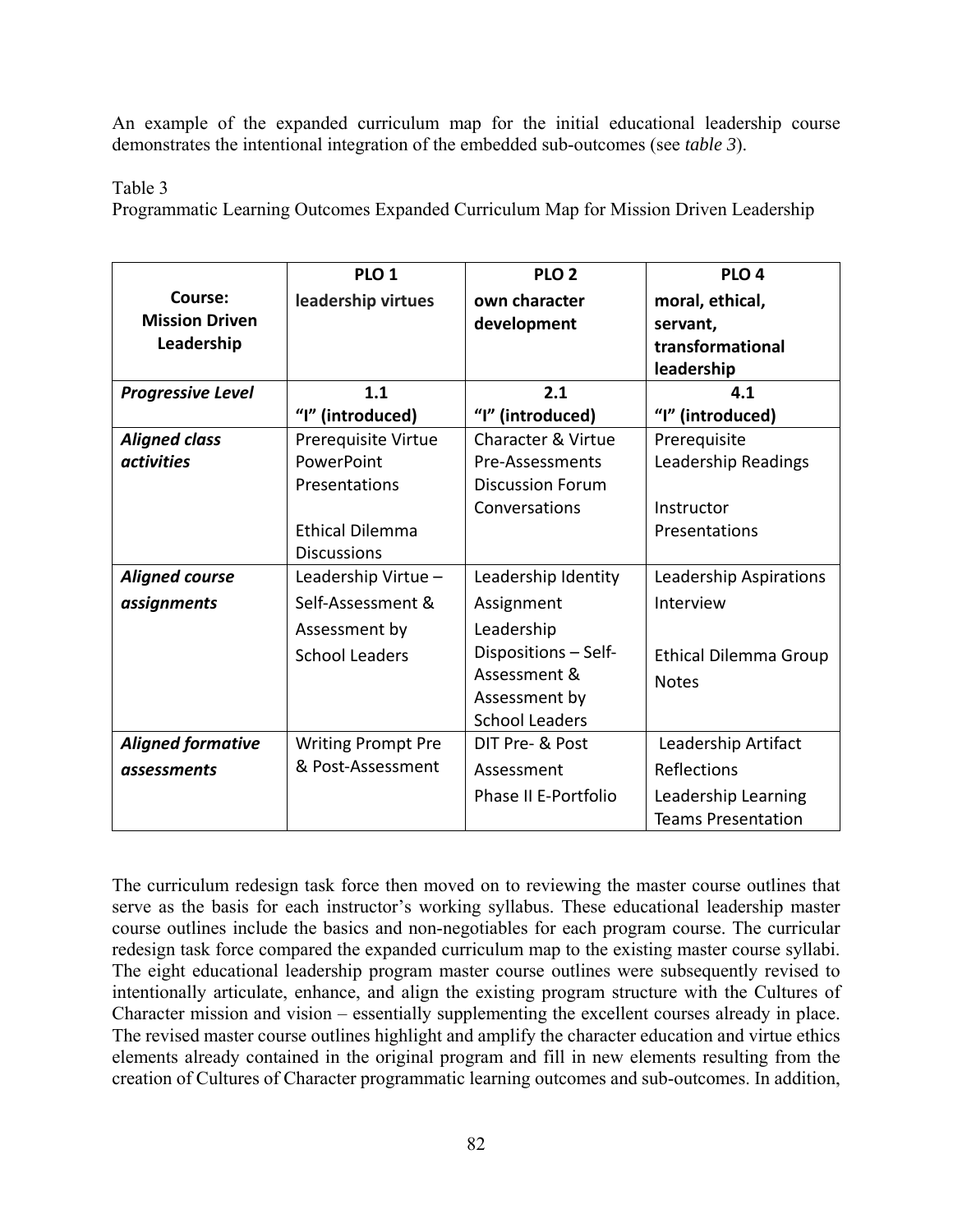the curriculum redesign task force further enhanced the existing master course outlines with the addition of activities, assignments, and assessments described in the expanded curriculum map.

## *Onboarding Instructors*

To ensure that all instructors are supported as they navigate this redesigned educational leadership program, a persistent Blackboard course has been created. Each program faculty member, adjunct instructor, and internship supervisor now has access to this persistent course site in their personal Blackboard course listing. The Blackboard site contains a plethora of resources to help deepen each instructor's understanding of the educational leadership program Cultures of Character initiative and support their efforts to address the programmatic sub-outcomes into their respective courses. In this Blackboard site, adjunct and new instructors can review papers, articles, links to websites and videos to deepen their understanding of the character-based curriculum revisions. In addition, there are folders containing important content and competence resources. There are also activities that provide opportunities for instructors to reflect and ask questions via Blackboard discussion tools.

The overall intention of this persistent Blackboard site is to strengthen our professional collaboration partnerships and carefully onboard all program instructors. New faculty members, adjunct instructors and internship supervisors will play a critical role in the fidelity of implementation and modeling of the Cultures of Character programmatic learning outcomes that have been adopted and embedded in each educational leadership program course. As instructors engage with the onboarding site folders and exercises, this Blackboard resource will provide opportunities to strengthen their knowledge and understanding as well as help to build a shared Cultures of Character vocabulary.

# *Professional Development & Mentoring*

As a first professional development step, an introductory YouTube video entitled *Supporting the Development of Competence & Character in Aspiring School Leaders* was created and distributed to each new faculty member, adjunct instructor, and internship supervisor. The goal of the video presentation is to build knowledge and understanding related to the character-based revisions as well as create buy-in and a sense of ownership for the redesigned curriculum. This video presentation provides an overview of the process and activities that the educational leadership faculty engaged in as they collaborated to intentionally infuse character-based education and virtue ethics into all aspects of the educational leadership program. Each adjunct instructor and internship supervisor was then invited to participate in a one-to-one Zoom meeting with the coordinator of character initiatives to walk them through the program context and grounding as well as the resources on Blackboard.

Adjunct instructors often operate in silos, quite removed from the collegial environment that fulltime faculty members enjoy. It is critical that the onboarding activities be implemented with an awareness of and compassion for their unique situations. Each full-time faculty member has been assigned as the point person for specific program courses. As adjunct instructors are scheduled to teach an educational leadership course, the assigned faculty member serves as the contact person and personal mentor for that instructor. This one-to-one pairing is designed to allow for further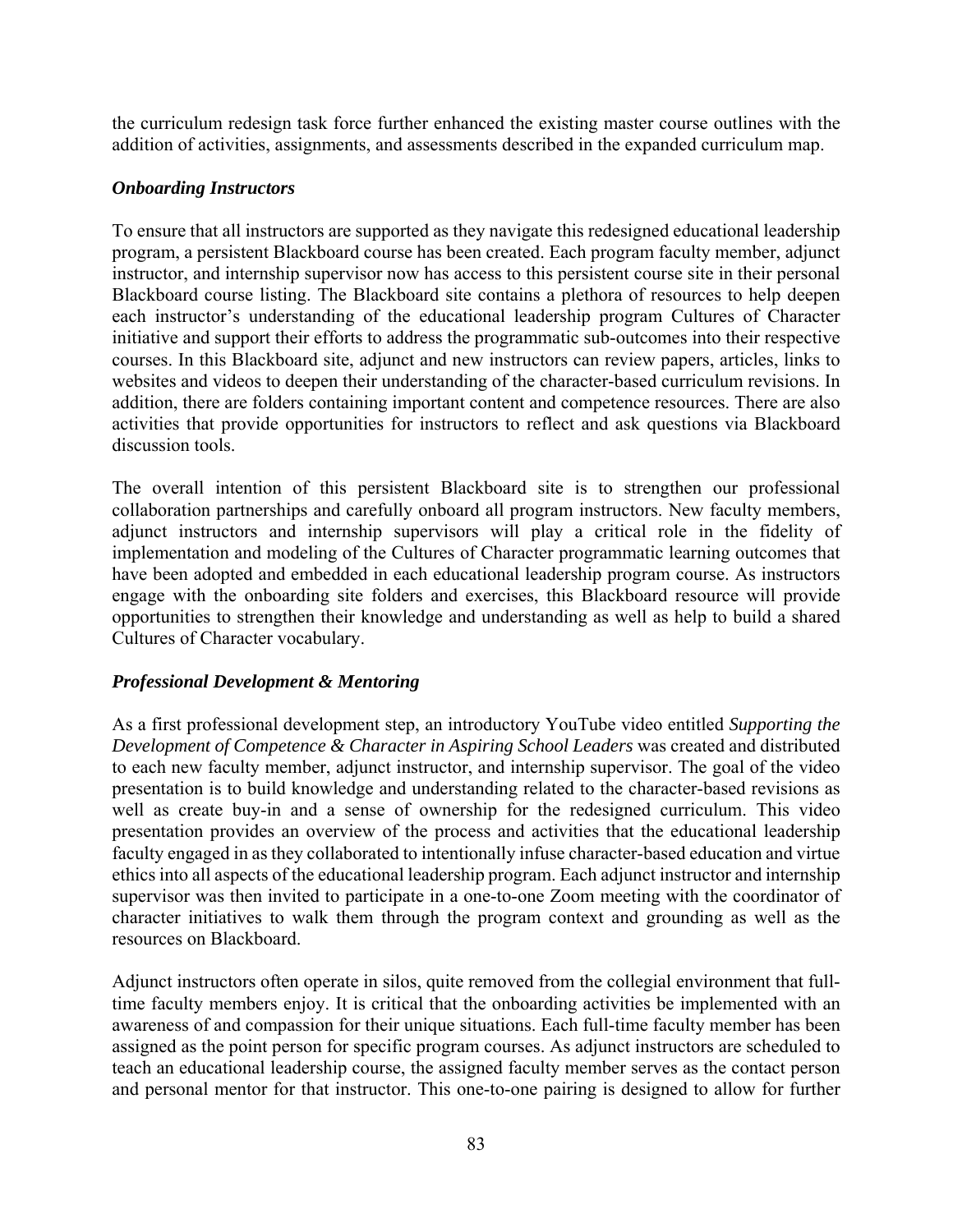discussions around the vision, mission, framework, and programmatic learning outcomes with a focus on implications for their respective course assignments. These mentoring conversations also provide a platform for a deeper exploration and sharing of resources housed on program webpages and the Blackboard Onboarding site. Faculty mentors can also offer support and examples from their own course syllabi to support adjunct instructors and new faculty in planning for implementation of the Cultures of Character framework and programmatic learning sub-outcomes into their respective courses.

For example, the first course in the educational leadership program has been revised and enhanced to not only meet the national and State standards but to do so through the lens of virtue ethics and the Cultures of Character vision and mission.

- The previous course text has been replaced with a series of leadership-focused articles.
- In the approach of a flipped classroom, prerequisite PowerPoint presentations offer direct instruction on the leadership virtues that are a focus of the Cultures of Character framework.
- Weekly instructor presentations explore leadership theory and offer introductions to thought leaders across a range of professional fields through the lens of moral leadership.
- Practice with character-based ethical dilemmas takes place during each on-campus class meeting. Each dilemma group activity is guided by a reflection frame and the exercises conclude with time to reflect in community on character-related learning.
- Assignment rubrics have also been enhanced to include criteria that encourages candidates to reflect on how each assignment has impacted their growing competence, as well as their development toward becoming a virtuous leader.

Ongoing professional development opportunities are made available to adjunct instructors and internship supervisors as they become available from a variety of character and virtue focused organizations. Throughout the academic year all instructors are presented with dates and options for both in-person and online professional development sessions. Program faculty serve as mentors and continue with supportive and problem-solving conversations as needed, to build knowledge and maintain strong relationships with all instructors. The goal is to keep all instructors engaged and supported to ensure the fidelity of implementation for the redesigned curriculum.

#### *Leadership Candidate Voice*

Candidate voice is a valuable source for feedback, constructive criticism, and continuous program improvement. At the graduate level, platforms for the inclusion of the voice of leadership candidates is offered in a myriad of ways. The revised courses offer formative opportunities for candidate choice and voice in character education focused assignments. For example, in the first course, Mission Driven Leadership, candidates develop personal vision, mission, beliefs, and values statements. Later in the Curriculum & Program Assessment course, candidates explore a variety of character education assessments and then design an original character education needs assessment tool. That original needs assessment can later be part of the internship Cultures of Character project. Ethical dilemmas related to competency topics are discussed and debated in courses throughout the program. Finally, in the Educational Leadership Capstone course,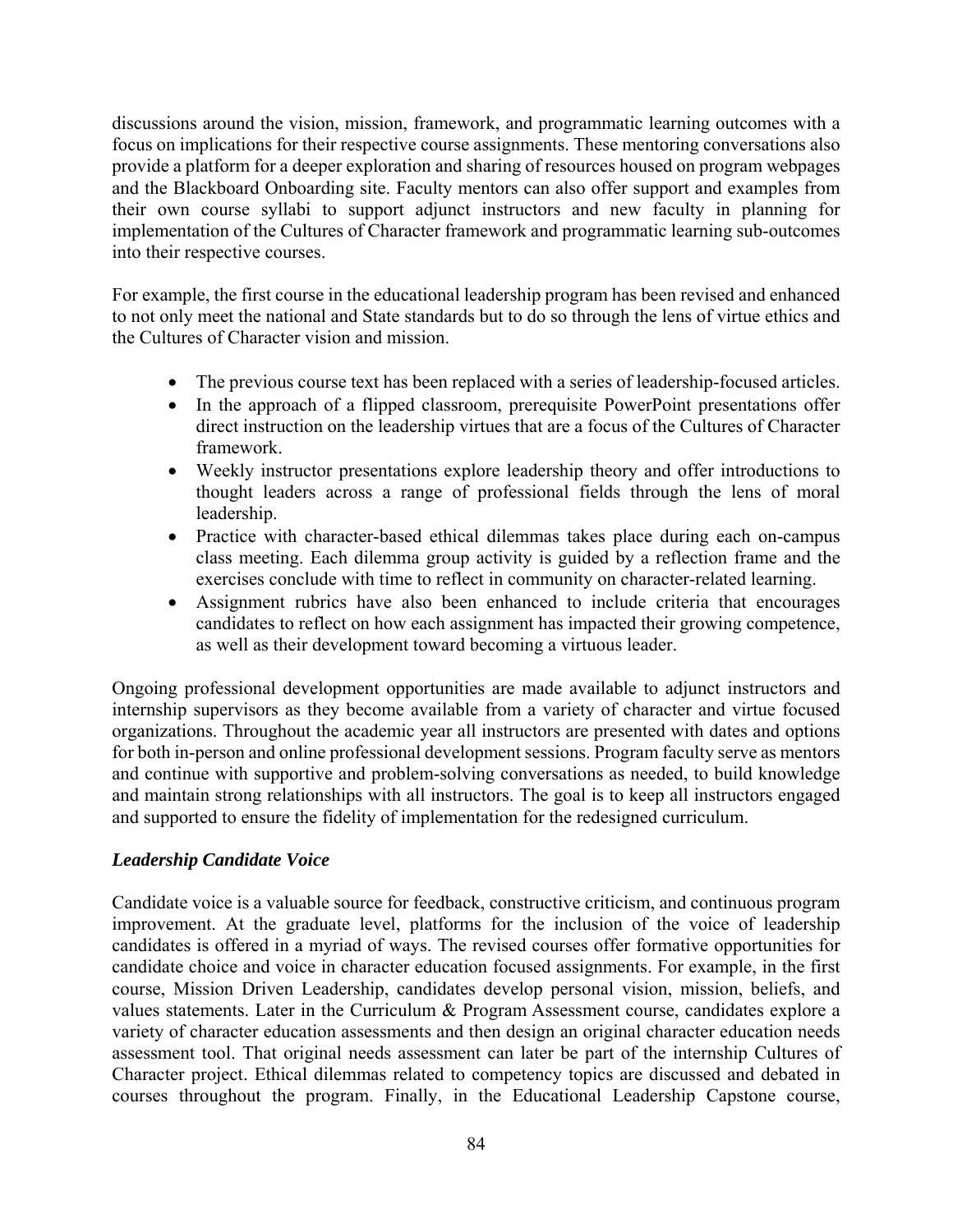candidates produce a video detailing a personal vision for character education in their school or organization as well as a formal leadership platform paper that includes a personal definition of leadership along with a discussion of leadership style, leader character, and how leadership virtues are congruent with that personal definition.

Instructors are committed to intentionally finding ways to include candidate voice throughout the program. The redesigned courses also offer opportunities for voice in candidate-led professional learning presentations coupled with opportunities for peer feedback. Leadership candidate voice is solicited in both informal and formal course evaluations. End of term informal evaluations invite candidates to "pay it forward" and offer suggestions to improve courses. In addition, an external assessment team engages leadership candidates in one-to-one interviews at the beginning, middle, and end of the program.

# *Measuring Impact*

The plan is to engage in a cycle of assessment and improvement and so ensure that the educational leadership program continuously evolves to meet the ever-changing needs of aspiring leaders. Moving forward, feedback will be gathered from all stakeholders (faculty, adjunct instructors, internship supervisors, leadership candidates, and eventually alumni) via surveys/ questionnaires and focus group conversations. Each spring the faculty will meet to examine and analyze quantitative data at both the course and program levels. These data reviews will be enhanced with qualitative data from focus group conversations. The goal will be to reflect and dialogue around all the data to guide ongoing efforts to offer an exemplary educational leadership program that supports the development of leadership candidates with a strong moral compass.

In addition, a team of external reviewers has been engaged to provide an objective assessment and analysis of the impact of the revised educational leadership program. This external assessment team aims to assess the impact of the full revised program as well as track the impact over time as program graduates move into leadership roles. For the full program assessment, the external team will analyze data from a variety of sources. Each candidate will take a Defining Issues Test preassessment during the first week of the first course in the educational leadership program. The same assessment will be administered as a post assessment in the final week of this two-year program. Leadership candidates will engage with a Professional Standards for Educational Leaders self-assessment at three distinct points throughout their journey through the program. The external assessment team will also hold one-to-one interviews with candidates at the beginning, middle, and end of the program. Once candidates have completed their journey through the fully revised program, the external assessment team plans to implement an Intermediate Concept Measure tool (currently in the design phase) to determine the impact of the revised program over time.

As researchers in higher education, program faculty will measure and evaluate the impact of curricular revisions at the course level. Assessments are being used to gather quantitative and qualitative data to guide the continuous improvement of the revised, character-based education curriculum. A variety of assessment tools have been planned to monitor and measure the impact and fidelity of efforts to meet national and State standards, as well as the Cultures of Character programmatic outcomes and sub-outcomes. For example, in the first program course – Mission Driven Leadership – the following set of assessments are in place: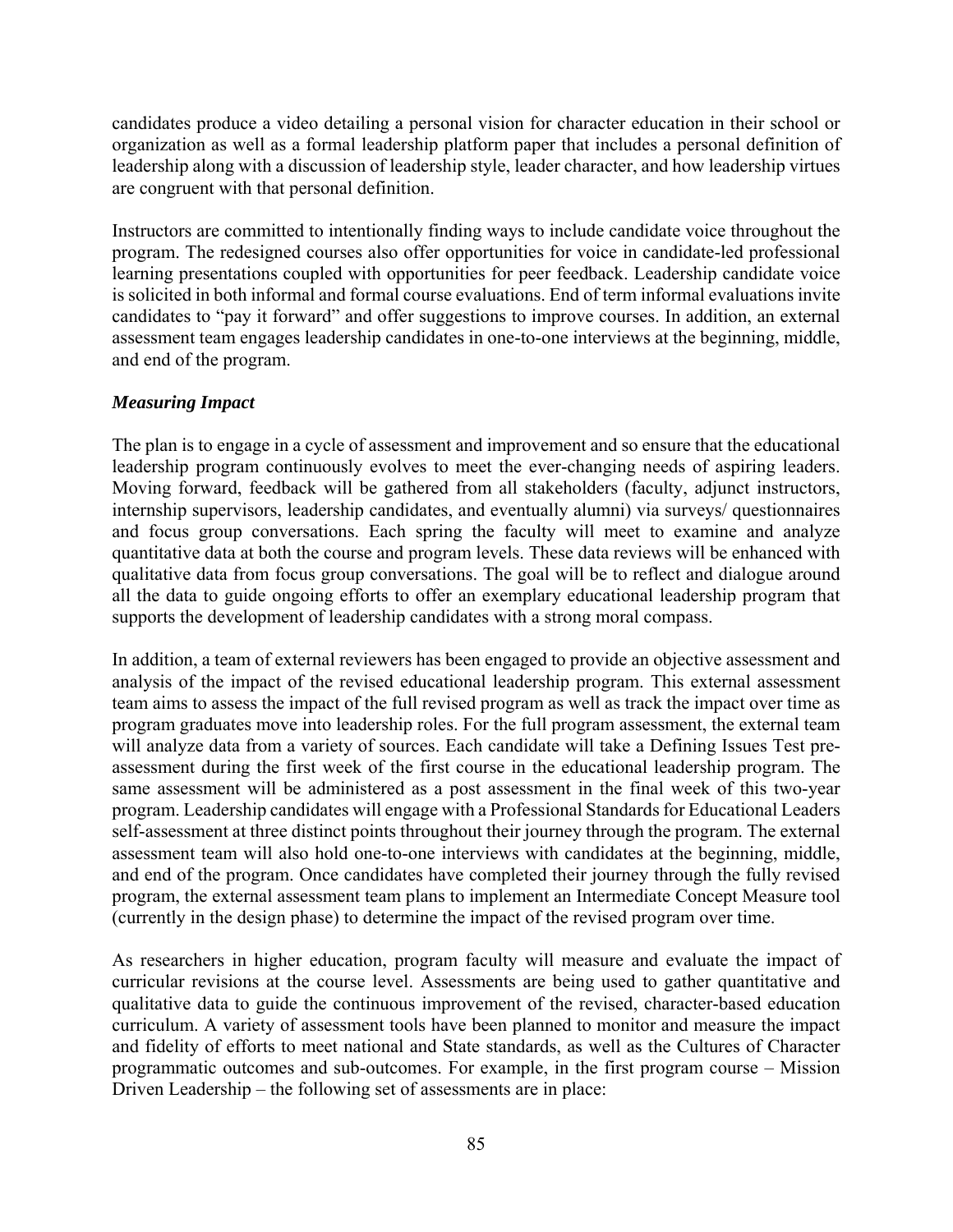- Pre and Post Defining Issues Test (Moral Reasoning).
- Pre and Post Writing Samples (Virtue Knowledge and Understanding).
- Formative Assessments (Virtue Components).
	- o Online Discussion Forum Conversations.
	- o Group Reflections on Ethical Dilemmas.
	- o Phase II Interview Transcripts.

### **Conclusion**

Realistically, the work of grounding education leadership programs in leader virtues, character development, and practical wisdom may not be for those who are not fully committed to the work. The internal culture will need to be carefully considered and navigated. Several daunting challenges face those undertaking the task of redesigning programs to fully immerse leadership candidates in the transformative process of becoming effective and ethical leaders. Selection and admission processes need to be reviewed and perhaps revised. The demands of external stakeholders cannot be ignored, and so program designers will have to devise approaches to meeting national and State requirements through the lens of virtue and character. Resistance to the heavy work of curricular revisions may require difficult conversations and intentional efforts to build consensus and support. And last, but certainly not least, there will need to be a concentrated effort to provide resources and professional development to ensure the buy-in of faculty, adjunct faculty, field supervisors, and school-based mentors.

That being noted, there appear to be significant benefits to be found in the hard work of grounding the education leadership program curriculum in leader virtues, character development, and practical wisdom. Good leadership is informed by virtue and so intentionally threading the study of and opportunities for practice with leader virtues can increase the probability that a program will produce future leaders who are both effective and ethical. Opportunities to explore, discuss and evaluate the literature surrounding character education, compare various character education approaches, and participate in meaningful discussions will be critical in helping candidates to develop their own unique understanding of effective character education programs. The intentional development of candidates' personal character through practice by engaging in and reflecting on ethical dilemmas throughout coursework can better equip future leaders for the real-world of school leadership. The ability to exercise practical wisdom can be nurtured and deepened through authentic field experiences, job shadowing, as well as internship opportunities. These benefits seem to point toward the worthiness of educational leadership programs grounded in leader virtues, character development, and practical wisdom. Such programs have the potential to effectively prepare candidates to go forward and build a culture of character in their future school communities.

# **References**

Annas, Julia. 2011. *Intelligent Virtue.* Oxford: Oxford University Press.

Berkowitz, Marvin. 2011. "Leading schools of character." In *Leadership for Social Justice and Democracy in Our Schools,* edited by Alan Blankstein and Paul Houston, 93-122. Thousand Oaks, CA: Corwin Press.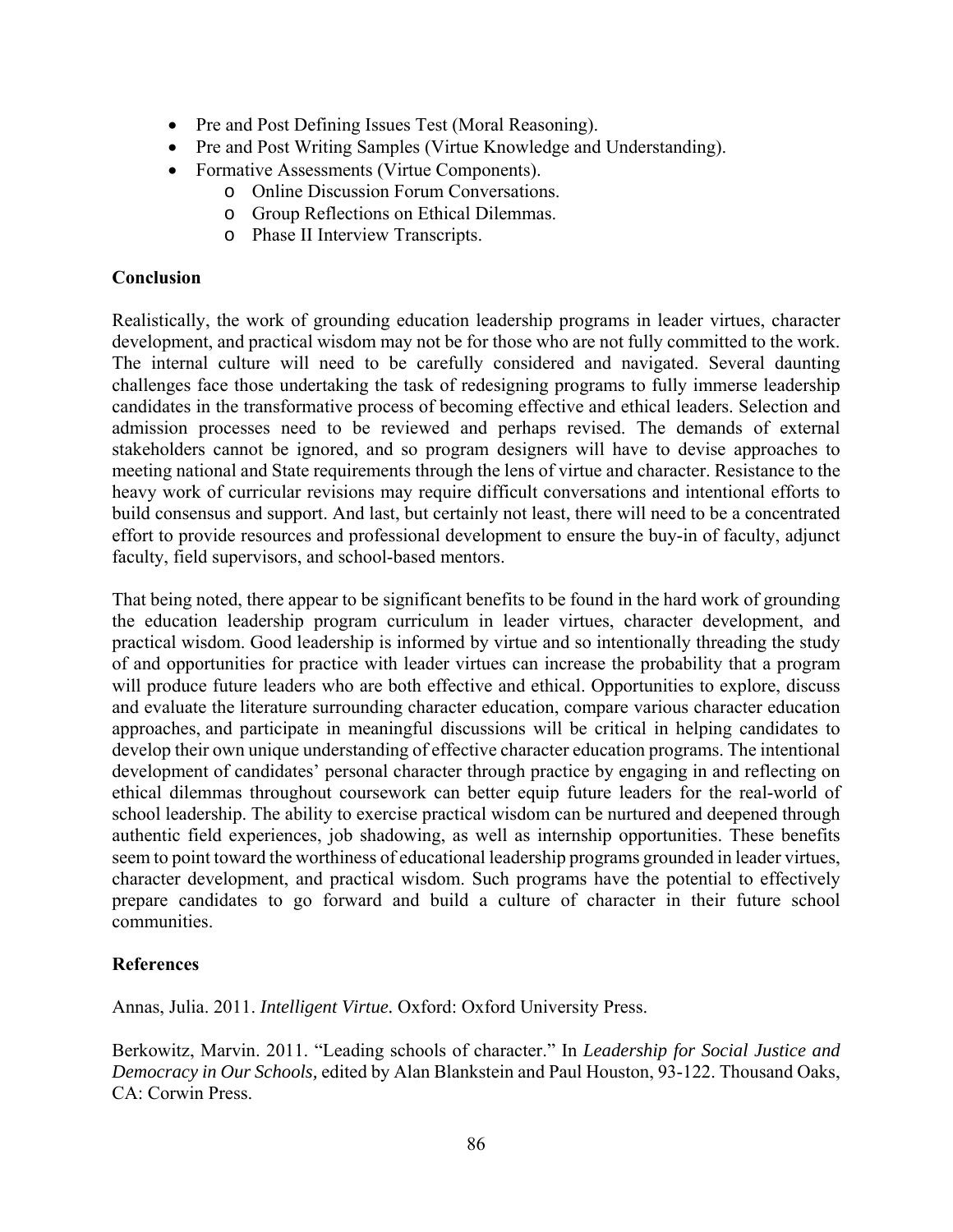Brooks, Edward, John Brandt, and Michael Lamb. 2019. "How Can Universities Cultivate Leaders of Character? Insights from a Leadership and Character Development Program at the University of Oxford." *International Journal of Ethics Education*. 4: 167-182.

Dishon, Gideon, and Joan Goodman. 2017. "No-Excuses for Character: A Critique of Character Education in No-Excuses Charter Schools." *Theory and Research in Education,* 15(2): 182-201.

Drago-Severson, Eleanor, and Jessica Blum-DeSefano. 2018. *Leading Change Together: Developing Educator Capacity within Schools and Systems.* Alexandria, VA: Association for Supervision and Curriculum Development.

Fullan, Michael. 2020. *Leading in a Culture of Change.* Hoboken, NJ: Jossey-Bass.

Hackett, Rick and Gordon Wang. 2012. "Virtues and Leadership: An Integrating Conceptual Framework founded in Aristotelian and Confucian perspectives on virtues." *Management Decision,* 50(5): 868-899.

Jubilee Centre for Character and Virtues. 2017. *A Framework for Character Education in Schools.*  Birmingham: Jubilee Centre for Character and Virtues, University of Birmingham, 1-11. www.jubileecentre.ac.uk/framework.

Jubilee Centre for Character and Virtues and Oxford Character Project. 2020. *Character Education in Universities. A Framework for Flourishing.* Jubilee Centre for Character and Virtues. University of Birmingham, 1-12.https://oxfordcharacter.org/uploads/files/Character-Education-in-Universities.pdf

Keohane, Nannerl. 2010. *Thinking About Leadership.* New Jersey: Princeton University Press.

Kristjánsson, Kristjan. 2015a. "Phronesis as an Ideal in Professional Medical Ethics: Some Preliminary Positionings and Problematics," *Theoretical Medicine and Bioethics* 36: 299-320.

Kristjánsson, Kristjan. 2015b. *Aristotelian Character Education.* London: Routledge.

Kristjánsson, Kristjan, Blaine Fowers, Catherine Darnell, and David Pollard. 2021."Phronesis (Practical Wisdom) as a Type of Contextual Integrative Thinking." *Review of General Psychology*  (25)3: 239–257.https://doi.org/10.1177/10892680211023063

Lamb, Michael, John Brandt, and Edward Brooks. 2021. "How is Virtue Cultivated? Seven Strategies for Postgraduate Character Development." *Journal of Character Education.* 17(1):1-50.

Newstead, Toby, Sarah Dawkins, Rob Macklin, and Angela Martin. 2019. We Don't Need More Leaders – We Need More *Good* Leaders. Advancing a Virtues-Based Approach to Leader(ship) Development. *The Leadership Quarterly.* https://doi.org/10.1016/j.leaqua.2019.101312.